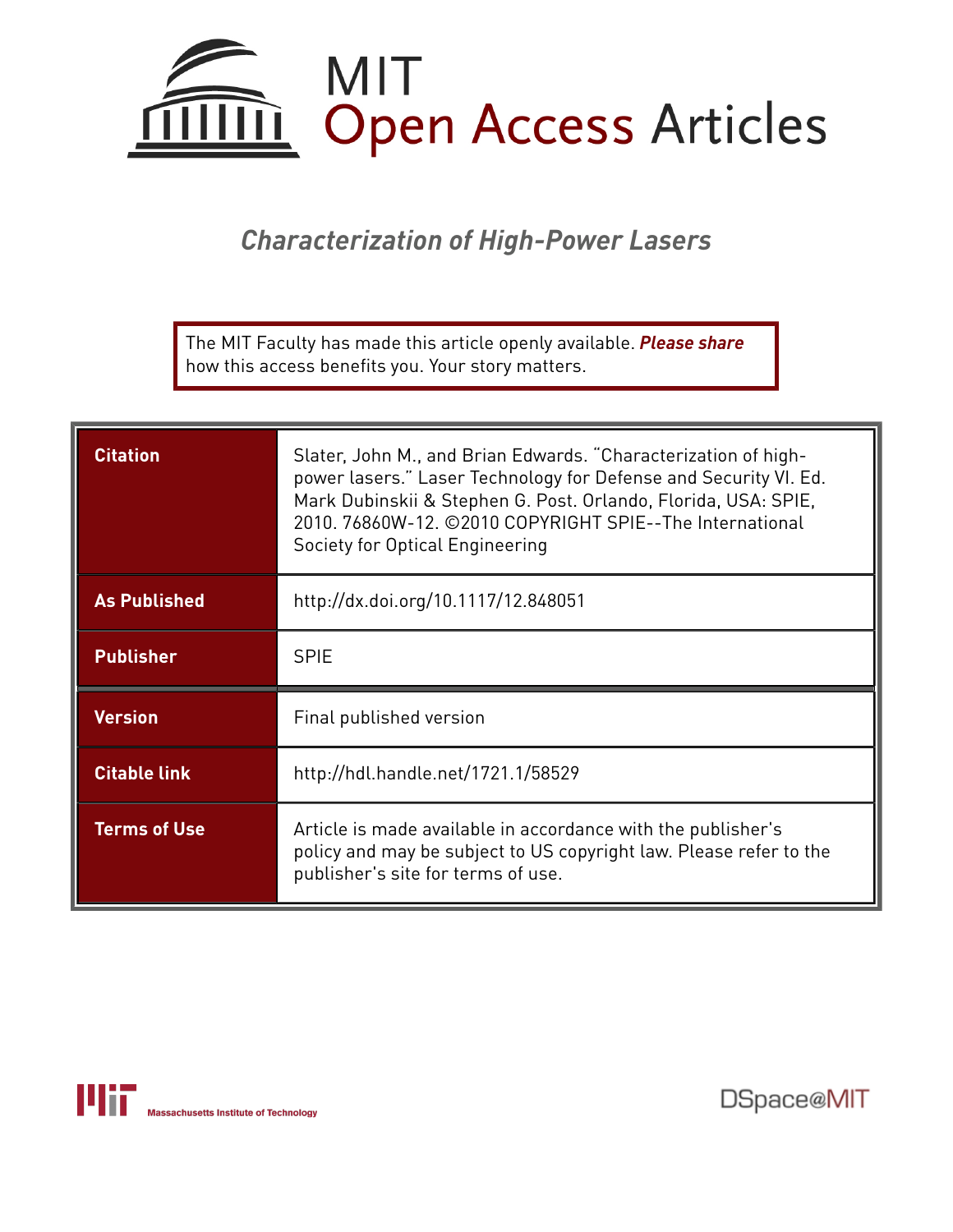# **Characterization of High Power Lasers**

John M. Slater<sup>a</sup>, Brain Edwards<sup>b</sup> a Schafer Corporation, 2309 Renard Place SE, Suite 300, Albuquerque, NM, USA 87106; <sup>b</sup>MIT Lincoln Laboratory, 244 Wood Street, Lexington, MA, USA 02420

## **ABSTRACT**

This paper discusses methods for characterization of high power lasers. Specifically, these methods have been developed for the High Energy Laser Joint Technology Office and used for independent, government-sponsored testing in the 25 and 100 kW phases of the Joint High Power Solid State Laser program. Primarily this paper addresses measurement of power and beam quality.

**KEYWORDS:** high power laser, characterization, beam quality, measurement

# **1. OVERVIEW**

This paper describes measurement methods for characterization of high power lasers. It is intended to be helpful in promoting a common measurement approach. The methodology described results largely from experience in the 25 and 100 kW phases of the High Energy Laser Joint Technology Office, Joint High Power Solid State Laser program (HEL-JTO, JHPSSL).

The document is written at a fairly abstract level, concentrating on the underlying measurement principles, providing an explanation of what we consider to be good practice, and identifying items that need special attention. The method describes here is fairly simple and is intended provide an easily reproducible measurement in the sense that two measurement teams, each with separate equipment but with a common design approach, would agree on the key measurements for a given laser. Accordingly, we emphasize limited use of specialized components (e.g. wavefront sensors) that might be difficult to fully specify or difficult to duplicate between research groups. This is a power-in-thebucket approach using a far-field pinhole and a hard-edge, defining aperture in the near field. We note that this simple measurement does not provide a complete characterization, i.e. it is far less complete than a map of the complex E-field at the output aperture. The latter may be necessary for detailed systems engineering, and by contrast the method described here is useful for a top-level characterization.

## **2. MEASUREMENT OF OUTPUT POWER**

The approach that has now been used successfully to the 100 kW level is shown in Figure 1. There are essentially three pieces:

- a) A known attenuation, of order 30-40 dB, provides a beam sample and passes most of the beam to an uncalibrated beam dump
- b) Some intervening optics, with modest loss, e.g. 3 dB, that are calibrated with the aid of a sensor of known linearity
- c) A sensor that has been calibrated absolutely.

Each of these elements of Figure1 has considerations as described below.

#### **Known Attenuation Ratio**

This can be accomplished with multiple stages of attenuation via front-surface reflection from uncoated fused silica. With known index of refraction, wavelength, polarization, and angle of incidence, the reflection is then readily calculated. For near-normal incidence each reflection provides roughly 14 dB attenuation, so that for example, only four stages are needed to reduce a 100 kW beam to levels at which the beam is easily manipulated, even with neutral density

> Laser Technology for Defense and Security VI, edited by Mark Dubinskii, Stephen G. Post, Proc. of SPIE Vol. 7686, 76860W · © 2010 SPIE · CCC code: 0277-786X/10/\$18 · doi: 10.1117/12.848051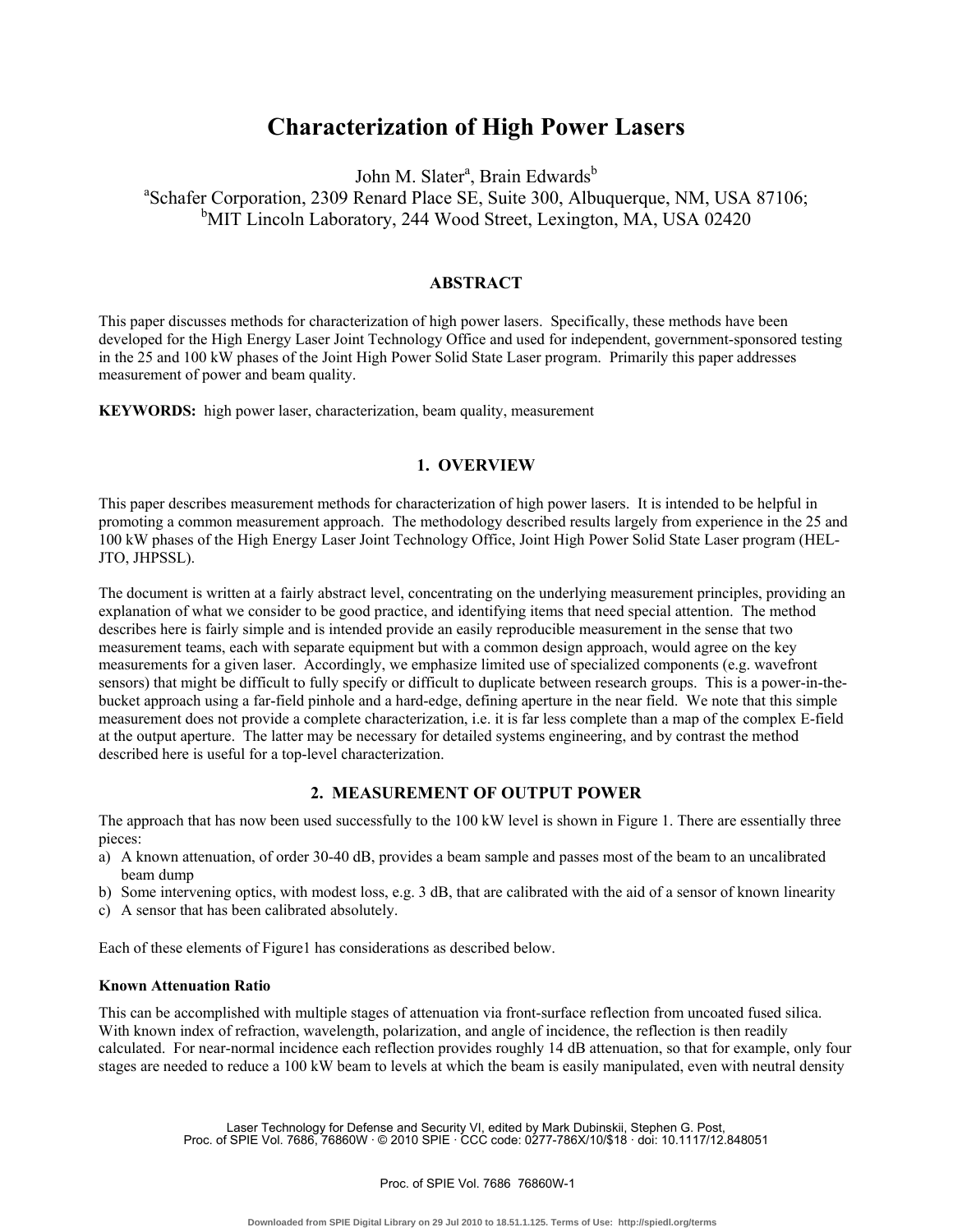filters. Figure 2 shows a single stage of attenuation. An anti reflection (AR) coating on the rear surface of this wedge is useful to reduce the power contained in secondary beam(s).

Assuming that the calibrated attenuation employs a series of front surface reflections (e.g. 2 or 4), there are several challenges to overcome:

- a) Control secondary reflections to avoid scattered light. When the overall attenuation is large, e.g. of order 60 dB, even small levels of scattering can interfere with power and beam quality measurements. Careful use of shrouds and baffles is required. For a case with 100 kW incident power and an AR coating of reflectivity of 0.1%, about 100 watts of photons don't pass to the beam dump. These photons must be separated from the *signal* photons, which would be of order 250 mW if 4 stages of 14 dB attenuation were used.
- b) Control secondary reflections to avoiding air turbulence. There are two air turbulence mechanisms to avoid: 1) heating of the air directly by the high power beam; and 2) secondary air heating via heated surfaces. Potentiallyheated surfaces are those exposed to backscatter from the primary beam dump, and the secondary dump itself.
- c) Avoid thermal distortion in the first attenuating wedge. The first wedge (i.e. the wedge passing the full laser power) must have low absorption in order that thermally induced distortion be avoided. This wedge is heated by front surface absorption (that may be worsened by surface contaminants), bulk absorption, and absorption of the AR coating on the rear surface. The AR coating absorption, typically of order 10 ppm, may dominate the heating. An example of very-low-absorption fused silica is Hereaus SUPRASIL 3001 with a rated bulk absorption of 0.25 ppm/cm at 1 micron. This material is suitable for *first wedge* use for at least the 100 kW CW, based on the JHPSSL experience. It is worth noting that it is the thermal gradients developed in the wedge that are generally the source of distortions; the average temperature is a problem only if the mount cannot accommodate thermal growth. The coupling of absorption to distortion in cases like this has been analyzed in the doctoral thesis of Ryan Lawrence<sup>1</sup>.
- d) Control polarization effects. Often it is desirable that the calibrated attenuation is independent of the polarization state of the laser. Generally the angle of incidence will be at least a few degrees off normal, hence reflectivity will differ for S and P polarization. One compensation for this is to use an even number of attenuation wedges, say two, and use an out-of- plane geometry such that the S-polarized photons on one wedge become the P-polarized photons on the other.

#### **Absolutely Calibrated Power Meter**

Referring to Figure 1 and the absolutely calibrated power meter, this meter preferably is calibrated by a standards group such as the National Institute of Standards and Technology in the USA. This absolute calibration may be transferred to other detectors, playing close attention to temporal bandwidth issues. A particular variation on Figure 1 would be that there are actually two power meters, a low bandwidth detector (e.g. thermopile) and a high bandwidth detector (e.g. a photodiode) .

#### **Measuring the Loss of Intervening Optics**

Referring again to Figure 1, we are assuming that there may be a significant number of intervening optics that provide manipulation in order that a large-diameter, high-power laser beam is matched to the smaller-diameter optics of the lowpower diagnostic leg. These optics may include splitters, lenses, polarization filters, neutral density filters, etc. The attenuation of such optics must be measured if they lie in the path to the calibrated power meter. If a meter of known linearity is available, these losses can be measured directly by using this single meter (refer to Figure 1) at positions B and then C while a probe beam is inserted at position A.

## **3. MEASUREMENT OF BEAM QUALITY**

#### **3.1 General Comments**

We begin by noting that a diffraction limited beam occupies a *phase space* that is measured as a product of a *solid angle* times an *area*. Example units are  $mm^2$  mrad<sup>2</sup>. But it is common to consider only one plane at a time, so the phase space in this case is measured in *mm mrad*. We use that convention in all that follows.

Generally, BQ is a measure of how much phase space is actually occupied, expressed as a multiple of the phase space occupied by a diffraction limited beam. That is,  $2 \times DL$  would refer to a beam that occupies twice the ideal phase space,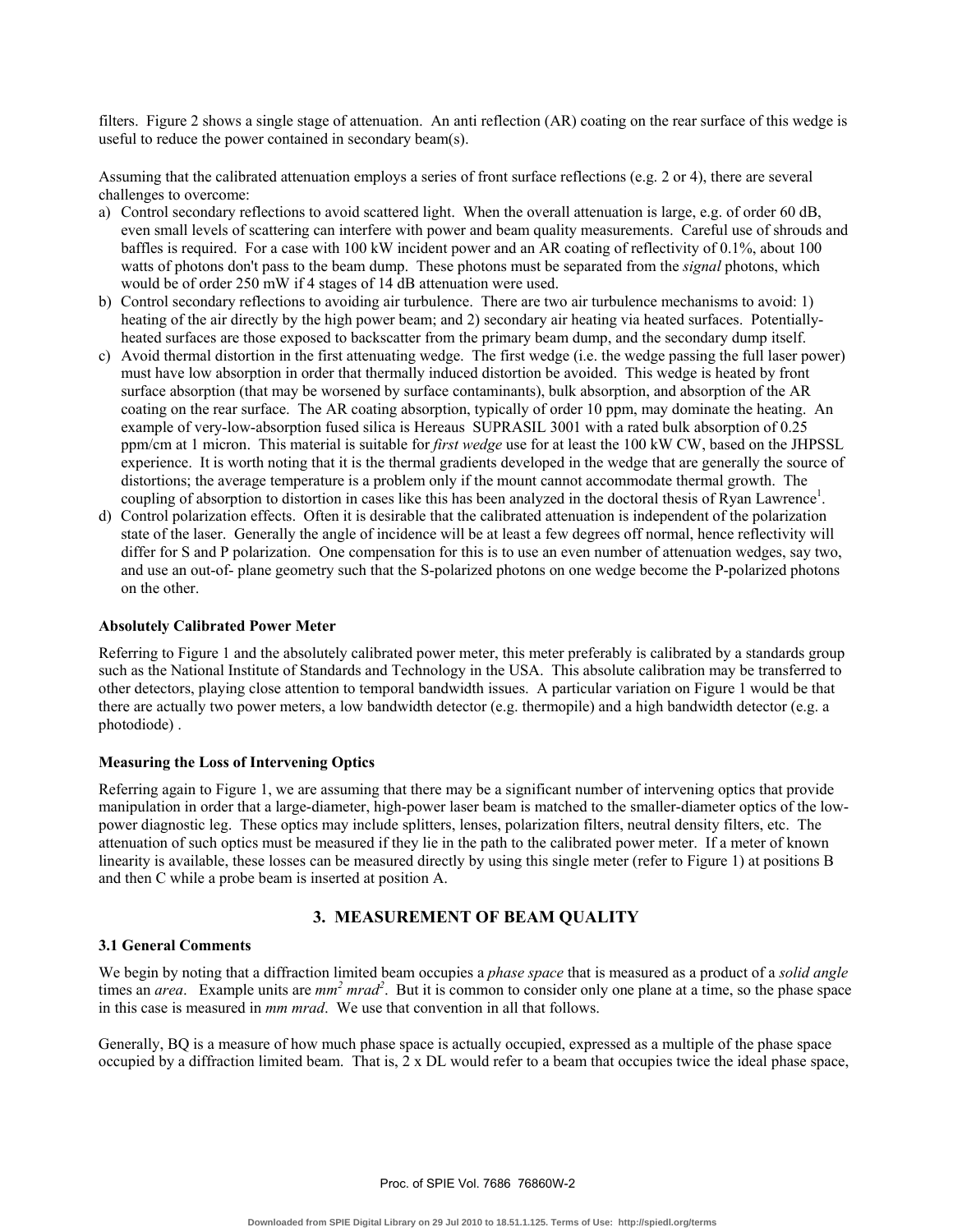and hence from a given beam director (i.e. a given diameter) diffracts twice as fast. Equivalently, at the target it has twice the diameter of the perfect beam.

Beams in general don't have well defined edges, so that any measure of the occupied phase space requires a definition of what constitutes the size of the beam, in both physical space and angle space. For the simple and well-defined case of a diffraction limited, untruncated Gaussian, and when the size in physical space (i.e. near field) and angle space (i.e. far field) are both measured by the e<sup>-2</sup> points in intensity, then the phase space occupied,  $\pi r \theta$ , is exactly  $\lambda$ . For 1 micron wavelength this gives 1 mm mrad.

Often the difference from one BQ definition to another stems from differences in how the size of the beam is defined. It could be the rms value, or the full width at half maximum, or the  $e<sup>2</sup>$  point, etc. We note that an rms definition of beam size is well behaved mathematically in envelope equations, but this definition has sensitivity to the far edges of the distribution function that may not be well suited to some laser applications.

## **3.2 Power-in-the Bucket Concepts**

The approach used here for defining beam size is based on power-in-the-bucket (PIB) concepts. First, some terminology:

- − **PIB Curve** A two-dimensional plot showing enclosed power in the far field as a function of radius.
- − **Vertical BQ definition** Is a description of *goodness* of the beam using a single numerical value that is generated from the PIB curve. It is most meaningful when the beam is nearly diffraction limited.
- − **Horizontal BQ definition** Also a description of goodness of the beam using a single numerical value, and also generated from the PIB curve. It is useful even when the beam is much worse than diffraction limited.

## **3.2.1 Power in the Bucket Curve**

Three example PIB curves are shown in Figure 3, each of which is simply the result of integrating the far-field irradiance distribution over a radius which varies according to abscissa label. A natural unit for that axis is the size of the central diffraction lobe, but by convention  $\lambda/D$  is often used instead, where  $\lambda$  is the wavelength and D is the diameter of the near field beam. In those units, the radius of the far field central lobe is  $1.22 \lambda/D$  if the near field is a uniformly illuminated disk with a flat phase profile. When defining goodness of the beam, the measured PIB curve is compared to an agreeupon reference PIB curve, or *ideal* PIB curve, which is in turn generally calculated from an agreed-upon ideal near field.

# **Specification of the Ideal Near Field Shape**

Since the goodness of the beam depends on comparison of a measured PIB to an ideal PIB, with the latter being calculated from an ideal near field, the choice of this ideal near field is important. Note that it is the specified shape of the ideal near field, not it size, that matters. That's because the underlying concept is that we'll compare the measured far field pattern to the ideal far field pattern – with the near field of each scaled to the same size.

In specifying the *ideal* near field shape we will make the simplifying assumption that it has hard edges (as in a flat top beam). Then we can "measure" the size of the *actual* near field by forcing it through a mask of this shape and known size. With this, we have completely side stepped the complication of measuring the actual near field intensity distribution, and from that defining where the edge lies via some algorithm. This is a considerable simplification, and it is applicable whenever a hard-edge near field is the appropriate point of reference.

## **Specification of the Far Field Bucket Shape**

The ideal near field might be chosen to have a non-unity aspect ratio (e.g. to match the shape of a slab gain media). In such cases the ideal far field central lobe will not be round, and the shape of the far field bucket should be adjusted accordingly. Otherwise, the measured PIB curve responds differently to BQ errors on one axis as compared to equivalent errors on the other axis.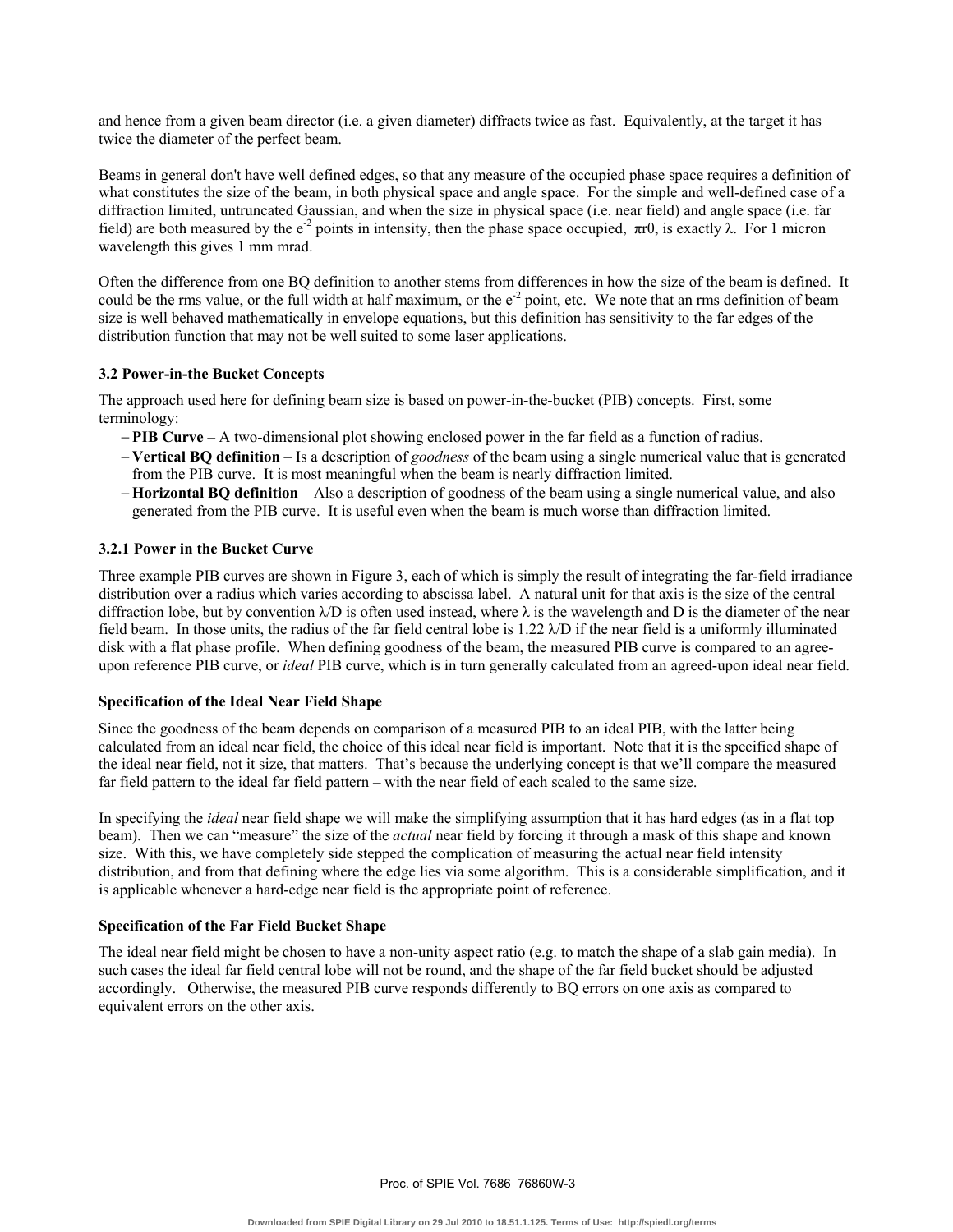#### **3.2.2 Vertical Beam Quality**

Referring again to Figure 3, if a single-parameter goodness value is needed, one conventional definition is the *vertical beam quality*, which for the PIB method is defined using the ratio of the line segments AC and AB. Specifically,

$$
BQ_{vertical} = \left(\frac{ideal\ power\ in\ bucket}{measured\ power\ in\ same\ bucket}\right)^{1/2} \tag{1}
$$

By convention the bucket is the size of the ideal far field central diffraction lobe. More exactly, it's defined by the calculated line of zero intensity surrounding the lobe. (As a detail, when the near field has limited spatial symmetry, there may be no well-defined line of zero intensity.) The square root appears in Equation 1 so that the vertical BQ scales as a ratio of lengths (e.g. beam diameters) rather than as a ratio of areas, thus being consistent with the *horizontal* definition below from a scaling perspective.

If the vertical beam quality is measured for the beam corresponding to the lowest line in the Figure 3, then the fraction of power in the bucket (i.e. at 1.22 λ/D) is only about 15 percent. Therefore for this beam, if we have knowledge of only the vertical BQ (but not the entire PIB curve), we would know that 15% of the power lies within 1.22  $\lambda$ D, but the whereabouts of the other 85% are unknown.

Accordingly, the vertical beam quality definition, if it is the only parameter reported, is of limited value for beams that are not close to diffraction limited. If we restrict use of this metric to cases in which  $\geq$  50% of the power falls within the bucket, then the region of applicability is roughly that  $BQ_{vertical} \leq 1.3$ .

#### **3.2.3 Horizontal Beam Quality**

Considering the above discussion regarding limited usefulness of the vertical BQ when the vertical BQ value is not near unity, Figure 3 can be used to define a *horizontal beam quality*. Referring to a measured beam corresponding to the lower-most line, the horizontal BO is defined as the ratio of segment DF to segment DE.

$$
BQ_{horizontal} = \frac{actual \ radius \ at \ given \ power}{ideal \ radius \ at \ same \ power}
$$
 (2)

In the figure the fraction of power is set arbitrarily at 75%, although there is no standard choice for this value. If a small value is chosen, e.g. 30%, then we have the problem that our metric doesn't indicate where the majority of the photons are. If a large value is chosen, e.g. 95%, then we have the problem that beams with some power scattered to high angles (say 10% for this specific example) won't be well described because 90% of the power may have been concentrated in a much smaller core.

The horizontal definition is useful for beams of any quality, particularly if the distribution function is roughly known, e.g. Gaussian. For a given beam, it is generally true that  $BQ_{vertical} \neq BQ_{horizontal}$ .

We emphasize that single-parameter BQ descriptions (e.g.horizontal BQ, vertical BQ) are less useful than knowledge of the entire PIB curve.

#### **3.3 Power in the Bucket Measurement Details**

Details of the PIB measurement, for generating either the single BQ value or the PIB curve, are provided in the following subsections. These comments refer to the generic hardware configuration shown in Figure 4. As an overview and beginning in the upper left hand corner of the figure, the laser beam is attenuated by a known amount and then sent to the diagnostics station. The near-field beam may be truncated slightly by the near-field aperture, and can also be examined by a virtual aperture (i.e. a non-intercepting aperture). A telescope re-images this aperture and the camera to whatever plane is designated as the near-field plane. The absolute power meter is shown. A transform lens forms a farfield image at the locations of the far-field camera, far-field pinhole, and lateral position sensor. The latter provides a high bandwidth determination of the jitter power spectral distribution (PSD), from which the rms jitter value can be calculated. The fast steering mirror (FSM) shown may be needed if pinhole-based BQ measurements are not to be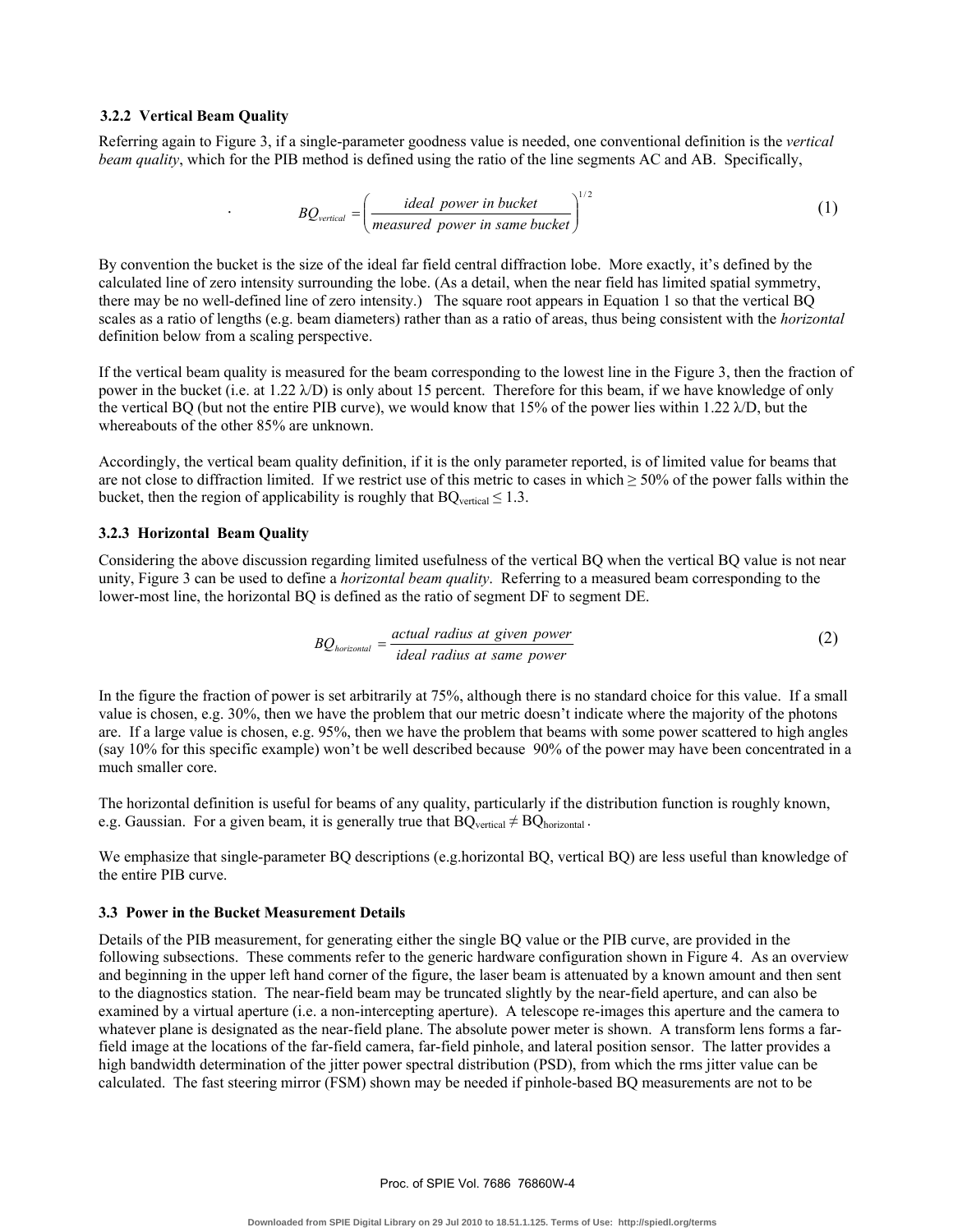compromised by jitter. This mirror can be commanded by signals from the lateral position sensor so that the pinhole tracks the beam position. A similar system was used for the JHPSSL independent measurements<sup>2</sup>.

Details and hardware issues are discussed in the following subsections.

## **3.3.1 The Near Field Aperture**

We've indicated in Section 3.2 that the PIB BQ method described here utilizes a hard-edged near-field aperture. Per Figure 4, this aperture is located in a low power position and thus is not damaged by the full power beam. Note that with our BQ definition (vertical, horizontal, or even PIB curve itself), this aperture must be close-fitting to the near-field beam, otherwise the measured BQ will inadvertently be worse than the actual BQ. This is because a near-field aperture that generously exceeds the beam size will result in a calculated ideal bucket that is unnecessarily small.

So in general, the size of this aperture would be reduced until it begins to intercept the beam. Since the power meter is downstream of the near field aperture (Figure 4), there is a general tradeoff between measured power and measured beam goodness. We can expand the size of the near field aperture and maximize the measured power, or we can shrink the near-field aperture and the far-field bucket expands so that the apparent BQ improves. The approach to this trade that worked well in the JHPSSL program was that the independent measurement team allowed each contractor to choose their near field aperture size, i.e. the contractor makes the trade between power and BQ as they desire. Note that, following the previous discussion, the *shape* of the near field would have been predetermined at the program outset.

It should be clear, if for no other reason than the importance of demonstrating program goals, that the fitting of the near field aperture to the actual beam is sufficiently critical that real time imaging of the beam strike on this aperture is needed.

## **3.3.1.1 Identification of the Near-Field Plane**

Also relevant to the fitting of the near field aperture to the beam is the issue of defining the physical location of the *near field plane* with respect to the laser and diagnostic hardware. Ideally the *near-field aperture* of the diagnostic system lies in this plane. However, the laser will have been designed with some near field plane in mind, and this will often not lie within the physical bounds of the diagnostics hardware.

Accordingly, the telescope in Figure 4 projects the near-field aperture to whatever position is agreed upon. When the laser and near-field aperture are rigorously in the near field of each other, as determined for example by a high mutual Fresnel number, then there is no need for this telescope. It will turn out that for large beams  $(>= 1 \text{ cm})$ , and modest distances  $\ll$  10 m), the telescope is not necessary. Calculation may be necessary to determine the impact of eliminating this telescope.

## **3.3.1.2 Use of a Virtual Near Field Aperture**

If a complicated shape is chosen for the near field aperture, e.g. one carrying all the details of a segmented beam including the dead space, then the use of a physical near-field aperture becomes impractical due to the problem of getting correct alignment, correct size, and the desired tradeoff between BQ and power - all at the same time.

In this case a *virtual near field aperture* could be considered (see Figure 4). In general this would be a camera-based aperture, projected to the desired near-field plane. This virtual aperture can be any shape, and the power falling outside the aperture can be computed from the image. But in Section 3.3.4 there is discussion of the problems of getting accurate power integrals from cameras, and that discussion can also be applied to the near field camera as one attempts to determine how much power falls outside the boundary of the aperture.

Assuming the camera works perfectly and that the power integrals are accurate, the problem remaining with this approach is that the far field pattern is affected by the photons that were outside the virtual aperture, hence the measurements of power and BQ are not self consistent. Therefore, before using this approach one should model the effect of these outside-the-aperture photons and ensure that their effect on the apparent BQ is acceptable.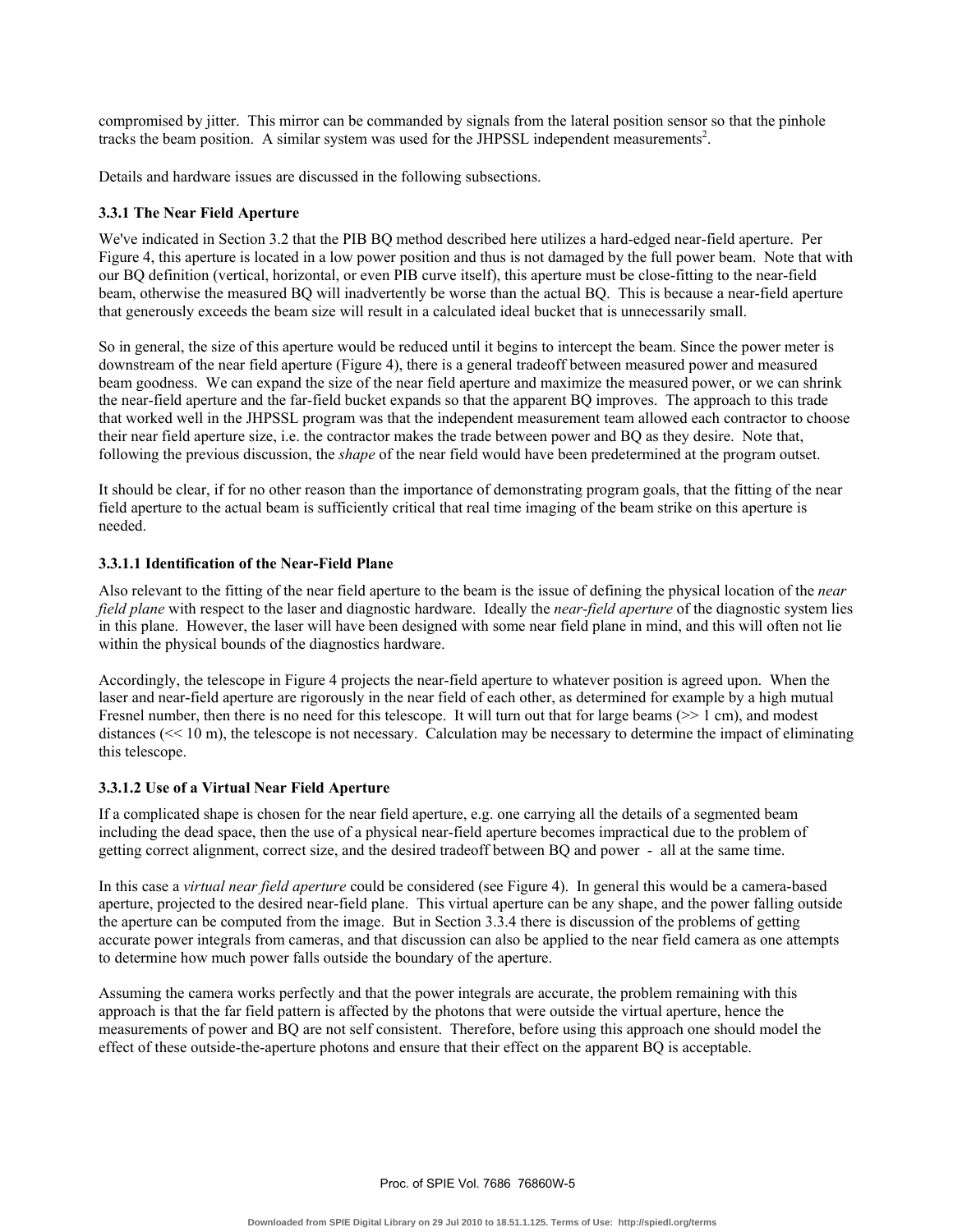We stress that a physical aperture is the gold standard for determination of near field size, and any other means of measurement would ideally be validated/calibrated against a physical aperture.

## **3.3.2 Relative Placement of the Near Field Aperture, Transform Lens, and Pinhole**

Besides the placement issue of the near field aperture relative to the laser (Section 3.3.1.1), there is also a general issue regarding relative placement of the near field aperture, the transform lens, and the pinhole.

Consider first the separation between the transform lens and pinhole (or camera). Specifically, the question is whether to adjust the pinhole to the position of best focus, or to fix this distance to exactly f, the focal length. This is essentially a question as to whether we will allow focal errors (at the laser output) to be included in BQ or not, i.e. whether focal errors will be reported as worse BQ. Adjusting the pinhole to the position of best focus is equivalent to removing the focal error. A reasonable point of view is that since beam trains in general will be able to correct residual static focus, it is reasonable to do the same in the BQ measurement. But if dynamic focus is present, more consideration is needed.

There are several more fine points to be aware of regarding the placement of the laser, the near field aperture, the transform lens, and the pinhole - all with respect to one another. Of course the basic notion of our PIB method is that the laser, near field aperture, and transform lens are all in the near field of each other and the laser beam is collimated. But other situations must be considered as realities of working with physically large systems are imposed (e.g. the diagnostic system may be in a different room than the laser). Here are some rules relevant to our geometry and the integrity of the measurement that come from Fourier optics<sup>3</sup>:

- a) Between the near field aperture and transform lens, no spreading (or contraction) is allowed due to focal errors
- b) Between the near field aperture and transform lens, spreading due to diffraction (but not focus) is allowed, so long as the far-field pinhole is then maintained at exactly distance f from the transform lens
- c) If the laser beam expands (or contracts) while en route to the near field aperture due to focal error, that's allowed so long as it is only focus and not diffraction causing the expansion. As above, the effect of this focus (on the BQ result) can be removed by moving the pinhole to the position of best focus
- d) If the laser beam expands while en route to the near field aperture due to diffraction, that is not acceptable.

It is interesting to point out that if the pinhole is located precisely at distance f from the transform lens, then the pinhole is precisely in the far field plane relative to the near field plane, *independent* of the distance from the near field plane to the transform lens.

#### **3.3.3 Avoidance of Requiring Absolutely-Calibrated Detectors for Beam Quality**

The PIB BQ measurement method requires that the ratio of the power in the bucket to the total power be measured. That is, the PIB BQ is really based on a ratio, not a power. One way to find this ratio is to measure the true power falling in the bucket on an absolute basis, and to also measure the total laser power on an absolute basis. If this involves two different detectors and two different optical paths, then this strategy may lead to problems of accuracy and reliability.

An alternate method is to use a single detector in a *self calibrating* configuration. That is, the key PIB ratio is obtained with only a single optical path and single detector with known linearity. The PIB curve of Figure 5 extends to sufficiently large bucket size that nearly all photons are captured at the largest bucket. In this case, we get the necessary ratio from reading just two points from the curve, i.e. two buckets as indicated by the dashed lines through points A and C. Dashed line A is the bucket for BQ determination, here arbitrarily chosen to be slightly larger than the *ideal* central lobe size, and dashed line B represents any bucket large enough to collect all the photons. From measurements at A and C buckets, the fraction of the total beam falling in the bucket A is determined. With these two measured points, the PIB *curve* is not necessary for generating the BQ value so long as we know that the larger pinhole captures all the power.

One drawback to the idea of just using two pinholes is that there is no *a priori* way to know how large the angular acceptance of the larger pinhole needs to be. A necessary, but not sufficient, indication that the acceptance is large enough comes from measuring the whole PIB curve and observing that the slope does indeed tend to zero in the upper right hand corner. But even this indicator can be misleading for at least two reasons: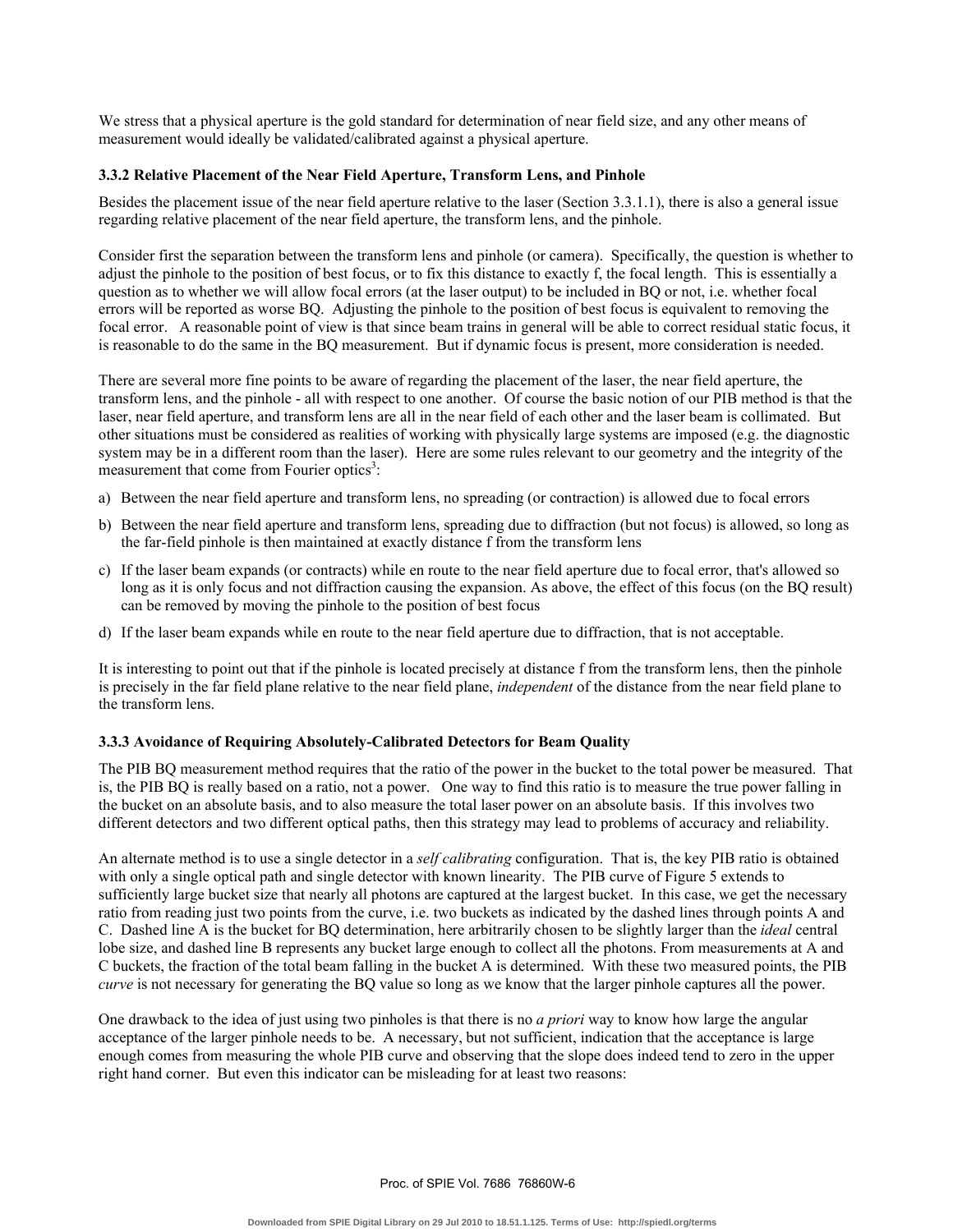- a) in the case that a camera is used to measure the PIB curve, there are potential problems that are discussed in the next section
- b) there are cases in which the laser may produce a diffraction limited core, but at the same time also produces substantial additional energy at high angles. A laser employing beam combination via a diffractive optical element (DOE) can display this behavior if the beam phases or intensities are not adjusted properly.

We stress the importance of demonstrating that the PIB bucket values are actually normalized to 100% power. It is important that the far field angular acceptance of the diagnostic system exceeds the far field angular content of the laser. Each sensor in a complex optical system will in general have a different field of view, in both position and angle space. This must be accounted for, since the laser may have an unknown angular content.

## **3.3.4 Potential Difficulty with Camera-Based PIB Curves - The Value of Pinhole Measurements**

Generally, the far-field PIB curve needed for self-calibrated BQ measurements (Section 3.3.3) can be generated either with a single detector (e.g. photodiode) and a series of pinholes, or from a camera image using integration in software. It was the experience of the independent measurement team for the JHPSSL program, that silicon-based CCD detectors (at lease those tried) may not have sufficient accuracy to generate reliable PIB curves. An indication of the problem was that apparently spurious photons were detected at large angles, so that the PIB curves did not asymptote as expected.

The pinhole method should be held as the gold standard for PIB curves. Camera-based methods should be validated/calibrated against pinholes. If pinholes are used, then two pinholes suffice to measure the PIB BQ; one pinhole chosen at the desired bucket size, and the other chosen large enough to be on the asymptote (Figure 5).

## **3.3.4.1 Combined Camera-Pinhole Approach**

The basic problem with the camera is that if you want a self-calibrated PIB curve (Section 3.3.3), there may be a need to integrate the far field image to high values of  $\lambda/D$  (e.g.  $\geq 10$ ). But with such large integration areas, the PIB curve is unreliable since over much of the area the signal level is low and camera noise then becomes a problem. One solution is to constrain the camera integral to a smaller area. Figure 5 shows a camera-based PIB curve for a situation in which most of the energy is accounted for within  $4 \lambda/D$ , and the bucket for the goodness measurement is arbitrarily chosen to be 1.5  $\lambda$ D. A strategy in this case is to normalize the camera curve at 4  $\lambda$ D with a pinhole of exactly that size. More precisely, this means there are two pinholes, one is  $4\lambda/D$  and the other is large enough to capture all photons. The ratio between these two signals is used to normalize the camera curve at  $4 \lambda/D$ . Then the camera integral covers comparatively little area of low signal and the accuracy of the PIB curve improves. *When using this technique it is important that the alignment of the pinhole with respect to the camera frame be established with precision.* 

The strategy of the above paragraph raises the question of why use the camera at all, considering that the smaller pinhole could have been chosen to match the  $1.5 \lambda/D$  bucket exactly. Reasons are:

- a) The desired bucket may not be round. The camera image can be integrated for any desired bucket shape, size, or rotation; the camera is completely flexible in this regard.
- b) It is inconvenient to trace out the PIB curve with pinholes, this curve being more valuable than a single BQ value.
- c) This combined camera-pinhole strategy allows separation of jitter from BQ (see next section).

#### **3.3.5 Pointing Jitter**

Regarding beam jitter, the situation we are considering is that the laser may have internal jitter and that separation of the laser and diagnostics, e.g. they may be on separate tables, can lead to additional jitter. To be specific, we are considering that at the plane defining the near field, the beam is stable in space but not in angle. In Figure 4 the jitter is seen as movement of the far-field spot, and if time-averaged it is equivalent to an apparent worsening of the beam quality.

Whether jitter is considered to be a component of the PIB-based BQ or not is a matter for the system engineers. But if BQ and jitter are taken to be separate, and one wishes to measure and report them separately, then there is a problem with pinhole-based measurements.

In that case we suggest approaches that were used in the JHPSSL program: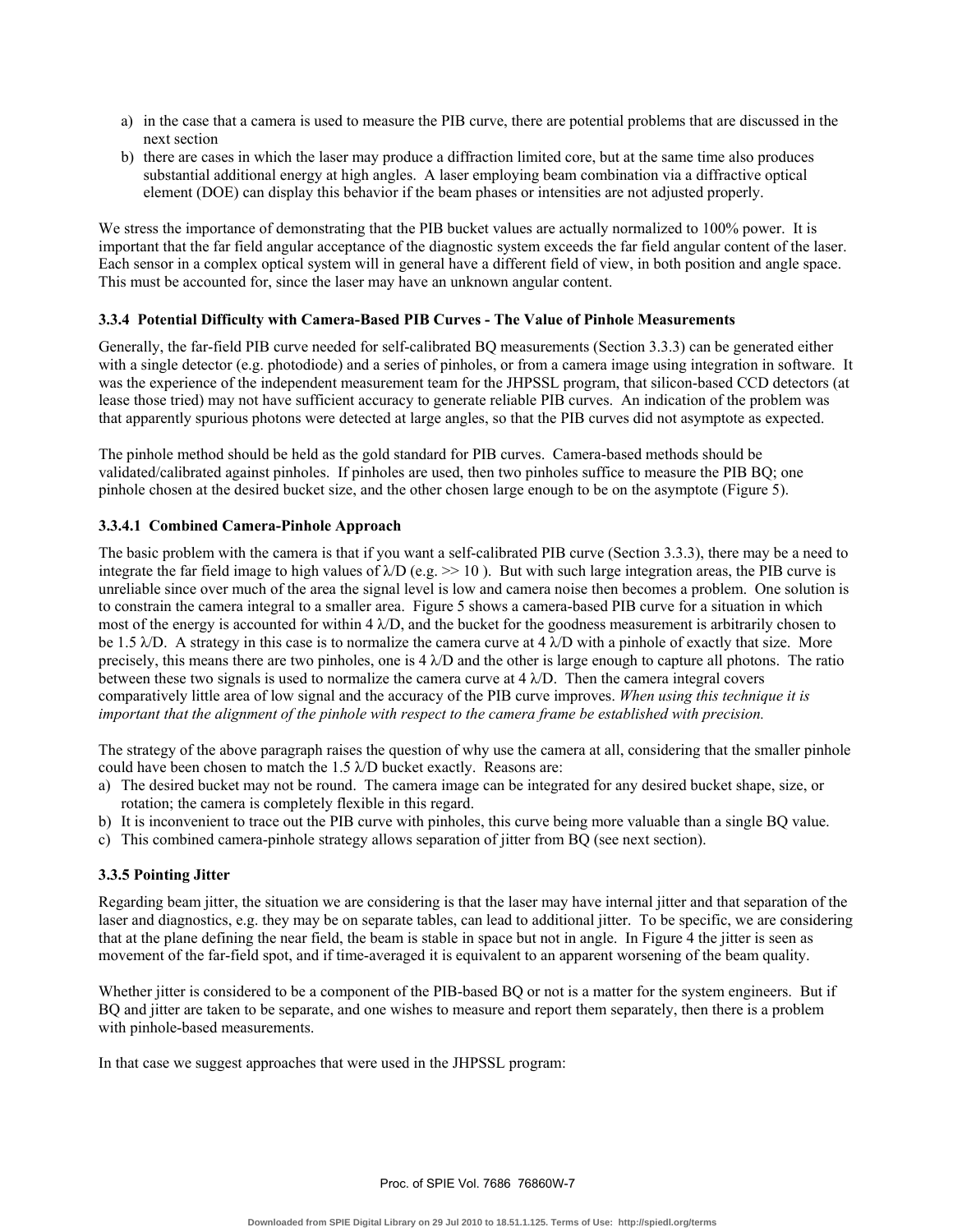- a) If a camera-based BQ measurement will be used, and if a short camera exposure time is available, then jitter can be frozen out. An exposure time of  $\Delta t$  freezes all jitter components at frequency  $f \approx 1/(2\pi\Delta t)$  and lower. The BO can be measured on a frame by frame basis, centering the *bucket* on the beam in each frame. These BQ values can be averaged as needed, and the rms jitter value (but not the jitter PSD) is also available from the same data. *Note that with the CCD's examined in the JHPSSL program, the camera integration (to calculate the PIB curve) became less reliable as the exposure time was shortened.*
- b) Use adaptive optics (AO) to make the pinhole track the laser beam. It may be possible to use an AO system already present (in the laser) to provide this function for the BQ measurement.

In both cases (a) and (b) there will be high frequency jitter components that cannot be separated from BQ. Lumping the high frequency component together with the usual BQ aberrations (i.e. terms higher than tilt and focus) is reasonable in a laser system in which down-stream tracking components have limited bandwidth.

The ideal reporting of jitter is a PSD (power spectral density) distribution function. This can be reliably measured from DC to high frequency components by lateral position sensors (Figure 4).

# **4. OTHER CHARACTERIZATION PARAMETERS**

## **4.1 Determination of Turn-On Time and Pulsing Capability**

Bringing the laser from a full-off to a full-on condition requires transitioning through various levels of readiness, each of which is associated with some minimum time interval. The time span from full-off to full-on is the sum of these transition intervals. The rate of power consumption for each readiness level may be important.

This subsection is written under the assumption that there exists a key transition from a Ready State to a Fire State that can be measured by observing the laser output when starting from a non-lasing condition. It is also assumed that this Ready State is defined by some suitably low electrical power draw from a systems standpoint, and that the system is capable of dwelling in this ready condition. The whole notion of Ready States and turn-on time must be considered in context of the planned application. If the critical resource is a cryogen supply, different considerations from those here may be appropriate.

The laser can be characterized by specifying the minimum time associated with each level of readiness. A graphical representation of the turn on process is shown in Figure 6 based on the electrical draw as a key discriminant. State 0 is the cold start and State 4 is full laser power. States 1, 2, and 3 are arbitrary states of varying readiness. They could pertain, for example, to different degrees of thermal conditioning amongst the optical components and cooling subsystems.

Of particular interest will be State 3 and its associated power draw. This is the Ready State, from which the laser can be fired immediately, i.e. some fraction of a second. The turn-on time is then measured as the transition from the State 3 to State 4. Each application will have a specific definition and requirement value for this measurement. An example definition is that it is the time to achieve the program-specified power simultaneously with the specified beam quality, polarization state, and jitter.

Nominally some pulsing capability may also be needed, and this requirement must also be determined by the application. The requirement might be to demonstrate a particular pulse train, or demonstrate a maximum-allowed cycle time. If the system is repeatedly driven from Ready State to Fire State as fast as possible, then a cycle time can measured.

#### **4.2 Efficiency**

Assuming the case of an electrically driven laser, below are some useful terms for laser characterization relating to efficiency, along with proposed usage:

**Electrical Efficiency** - A general term that can be applied to any group of components.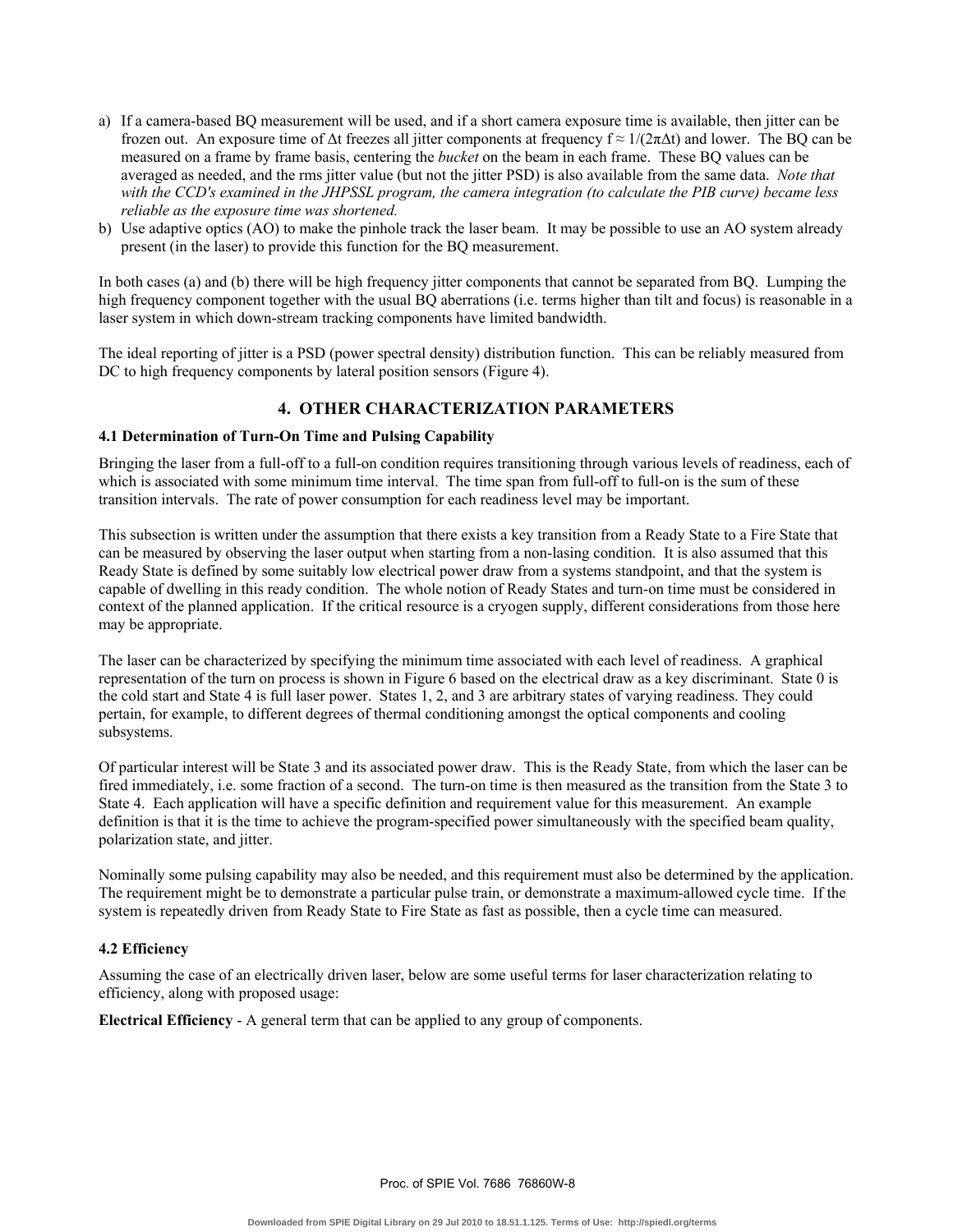**Optical to Optical Efficiency** - Conversion efficiency from pump power to laser power. This term always needs detailed specification, particularly relating to how the pump power is determined (e.g. total diode emission, power absorbed by the gain media, power incident on gain media, etc).

**Electro Optical Efficiency** – A narrowly defined term for optical power produced divided by electrical power supplied to drive the gain media. This term will be most useful when listed in conjunction with a given output power, beam quality, and explanation of at what point in the system the electrical power draw is measured (e.g. before or after power conditioning.) In a MOPA configuration (i.e. oscillator with amplifier), one would specify whether the low power stages are included.

**Electrical Efficiency to Bucket** - Similar to Electro Optical Efficiency, except that only the power falling in a specified far-field bucket is counted. One would need to specify whether the electrical draw is only that for optical pumping, or if more system elements are included.

**Wall Plug Efficiency** - The *overall* system efficiency including *all* ancillary systems. Requires careful definition if some of the ancillary functions are provided externally. In a laboratory setting, this efficiency would generally be determined by engineering analysis so that, for example, inefficient house cooling systems do not degrade the result.

Except for the optical pump power and laser output power, measurement of these parameters should be straightforward using standard electrical test instrumentation that is subject to a periodic calibration protocol. An explanation of how/where each measurement is made must be included in any test report.

# **5. EXAMPLE OUTLINE OF CHARACTERIZATIONI REPORT**

Table 1 is a generic report template identifying useful characterization parameters, written in the context of a contract deliverables list. It includes references to the preceding Sections, as well as some straightforward items not already discussed.

| ID             | Parameter               | Deliverable Data                                                                                                                                                  | Comments                                                                                                                                                         |
|----------------|-------------------------|-------------------------------------------------------------------------------------------------------------------------------------------------------------------|------------------------------------------------------------------------------------------------------------------------------------------------------------------|
| $\mathbf{1}$   | Power, runtime          | Graph: power versus time. May<br>require evaluation of polarization<br>state                                                                                      | Should be confirmed with<br>independent measurement. See<br>Sec $2$ .                                                                                            |
| $\overline{2}$ | Turn-on time            | Graph: power versus time. The<br>power draw of the Ready State<br>should be stated                                                                                | Detailed definition required.<br>See Sec 4.1                                                                                                                     |
| 3              | <b>Pulse Capability</b> | Graph: power versus time for<br>specified pulse train; Alternate:<br>provide graph showing cycle<br>time                                                          | Detailed definition required.<br>See Sec 4.1                                                                                                                     |
| $\overline{4}$ | PIB Curve               | Graph: measured and ideal<br>curves                                                                                                                               | Should be confirmed with<br>independent measurement. If<br>physical apertures not used in<br>near and far field, should<br>calibrate against them. See<br>Sec 3. |
| 5              | PIB-Based BQ            | Report single value along with<br>simultaneous beam power. Need<br>identification of near field plane,<br>near-field shape, and size/shape<br>of far-field bucket | Same as above. Include both<br>BQ-vert and BQ-horiz if<br>$BQ$ -vert $> 1.3$ . See Sec 3.                                                                        |
| 6              | Jitter                  | Report PSD curve and rms values<br>in each plane                                                                                                                  | Should be confirmed with<br>independent measurement. See                                                                                                         |

Table 1. Generic Characterization Report Template. It is assumed that a requirement has been identified for each parameter.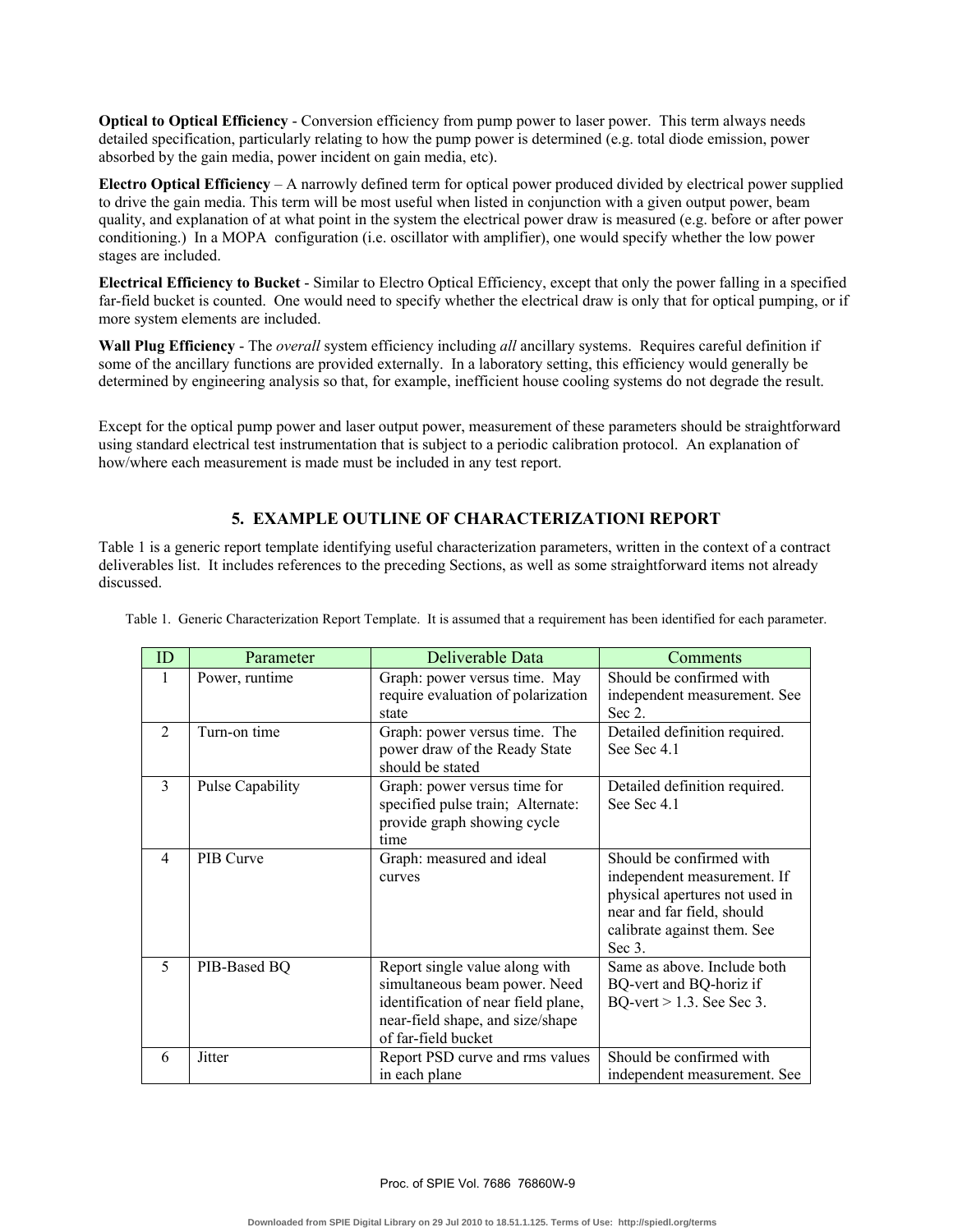|   |                            |                                    | Sec 3.3.5                     |
|---|----------------------------|------------------------------------|-------------------------------|
|   | Electro Optical Efficiency | Report single value at given laser | Detailed definition required. |
|   |                            | power                              | See Sec 4.2                   |
| 8 | Electrical Efficiency to   | Report single value at given laser | Detailed definition required. |
|   | Bucket                     | power                              | See Sec 4.2                   |
| 9 | Wall Plug Efficiency       | Engineering analysis report        | Need to specify interface to  |
|   |                            |                                    | ancillary systems             |

## **ACKNOWLEDGMENTS**

This work was supported by the High Energy Laser joint Technology Office under contract FA9451-05-F-0239.

#### **REFERENCES**

- [1] Ryan C. Lawrence Thesis, "Active Wavefront Correction in Laser Interferometric Gravitational Wave Detectors". Doctoral Thesis, Massachusetts Institute of Technology, February (2003)
- [2] Brian Edwards, Sal Di Cecca, Dan Murphy, Jack Slater, "JHPSSL Government Diagnostics System", presented at DEPS Tenth Annual Directed Energy Symposium, Huntsville, AL (2007).
- [3] Joseph W. Goodman, Introduction to Fourier Optics, McGraw-Hill, San Francisco (1968)

**HEL Known Attenuation Ratio Beam Dump Near-Field Aperture Intervening Optics Absolute Power Measurement BQ Measurement C A B FIGURES** 

Figure 1. Power Measurement Based on Use of a Known Attenuation and a Low-Power Sensor with Absolute Calibration



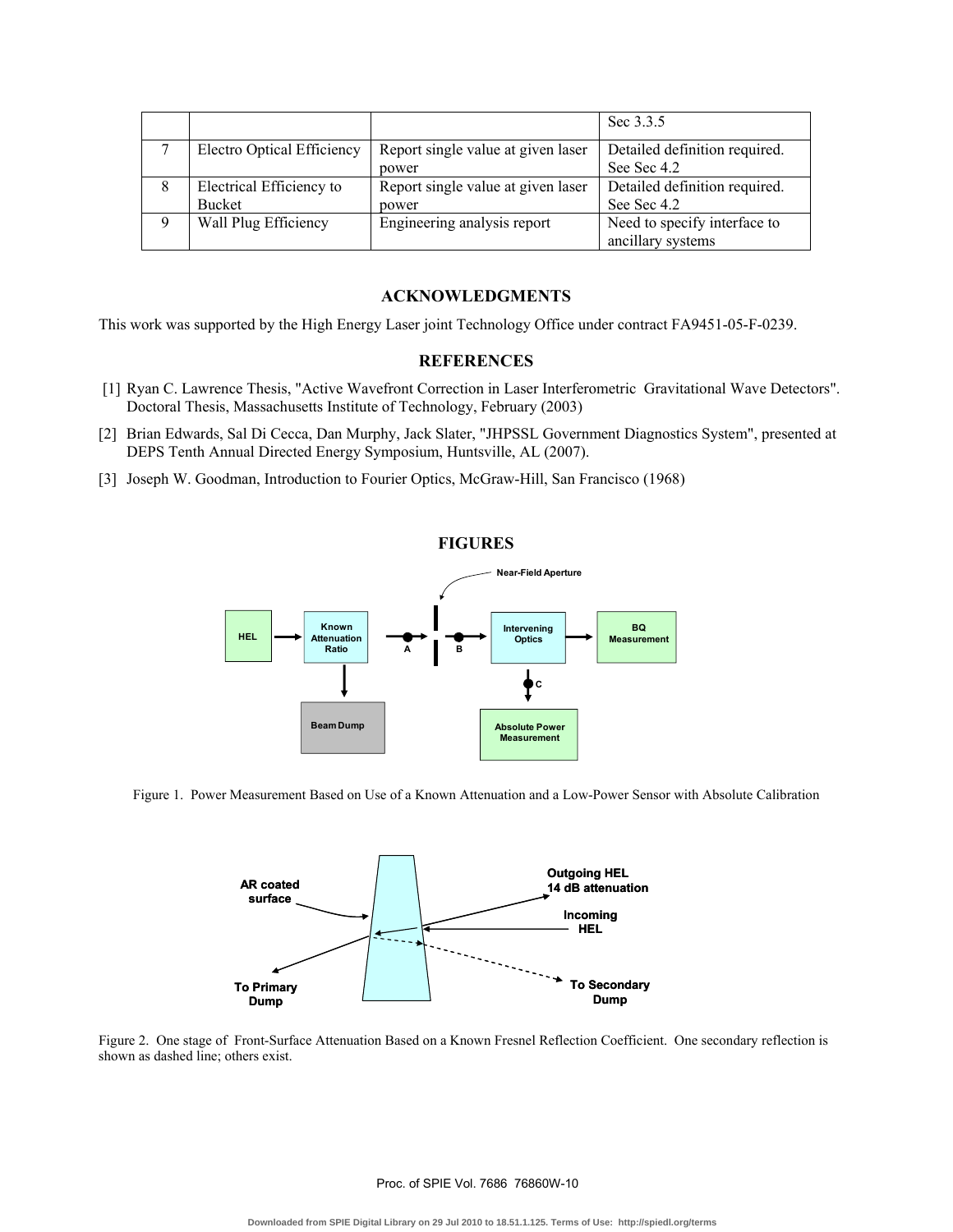

Figure 3. Example PIB Curves. The left-most is a diffraction limited *ideal* PIB curve calculated for a uniformly illuminated disk with uniform phase. In this case the far field pattern is an Airy disk, and the size of the central diffraction lobe is indicated by point C. The other two curves are examples of a relatively high quality and a lesser quality beam. The labels A, B, etc. are used for reducing these curves to single-value BQ parameters as discussed in the text.



Figure 4. Generic hardware configuration for high power laser characterization that permits simultaneous measurement of laser parameters.